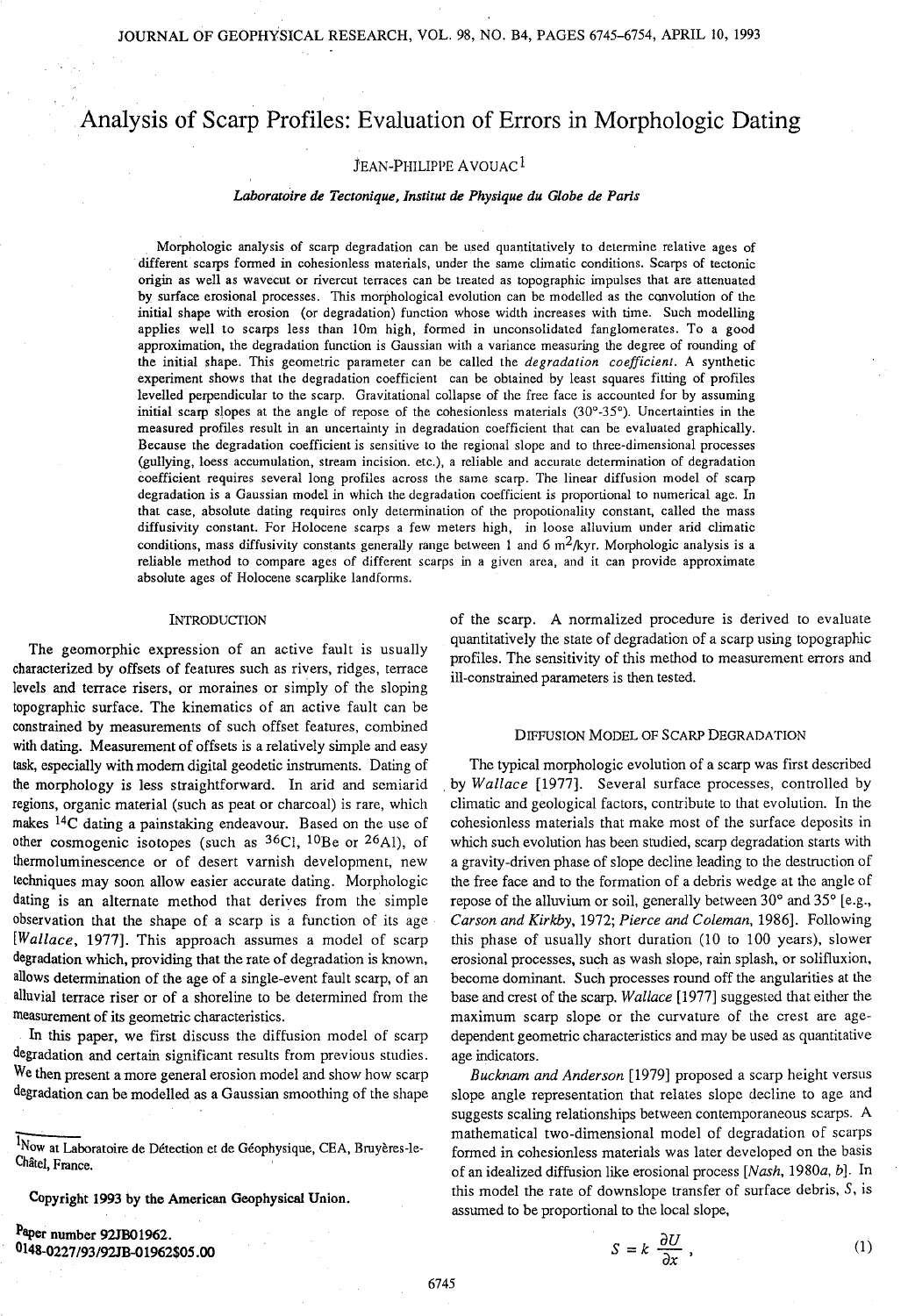where  $U$  is the vertical elevation,  $x$  is the horizontal distance, positive upslope (Figure 1), and  $k$  is the mass diffusivity.

The conservation of mass in cross section yields the condition

$$
\frac{\partial U}{\partial t} = -\frac{\partial S}{\partial x} \tag{2}
$$

Assuming *k* to be constant with time, the elevation of the profile is a function of horizontal distance  $x$  and of time  $t$ , giving the linear diffusion equation:

$$
\frac{\partial U}{\partial t} = k \frac{\partial^2 U}{\partial x^2} \tag{3}
$$

Assuming a simple initial shape, such as shown in Figure 1, synthetic profiles derived from the diffusion equation are very similar to real profiles of shorelines or fault scarps in cohesionless materials *[Nash,* 1980a, 1984; *Hanks et al.,* 1984; *Hanks and Wallace,* 1985]. In particular, the diffusion model roughly accounts for the scaling relationships between coeval scarps of different heights.

Different dating techniques have been derived from the diffusion model. In most, the maximum scarp slope  $t \theta$  is considered to be



Fig.1. Simplest approximation of fresh scarp geometry is finite initial slope scarp. It represents scarp offseting a planar regional topography once gravitational collapse of free face has stopped.  $\alpha$  is angle of repose of materials, *b* is regional slope, and *a* is half offset. Slope profiles for fresh and eroded scarps are shown underneath.

the key geometric parameter. The linear diffusion equation with constant mass diffusivity yields

For 
$$
\alpha=90^\circ
$$
,  $tg \theta = \frac{a}{\sqrt{\pi \tau}} + b$ , (4)

For 
$$
\alpha \neq 90^\circ
$$
,  $tg \theta = (tg \alpha - b) \text{ erf} \left( \frac{a}{2\sqrt{\pi \tau} (tg \alpha - b)} \right) + b$ , (5)

where  $t\varrho\alpha$  is the initial scarp slope ( $\alpha$  being the angle of repose of the materials), *2a* the scarp offset, and *b* is the regional slope (Figure 1).

The product of the numerical age by the mass diffusivity constant *kt* can be estimated directly from one scarp, using equation (5) and measurements of the regional slope, half offset, and maximum scarp slope (see, for example, Nash [1980a] or Pierce and Colman [1986]). If a set of profiles presumed to be of the same age and of various heights is available, *Hanks et al.* [1984] suggest plotting the reduced scarp slope  $tg\theta-b$  as a function of the scarp half offset. The plot should display an error function (5) or, for old enough scarps (for which the initial scarp slope can be neglected), be a straight line (4). The plot thus permits to estimate *kt*  and to test the validity of the diffusion model from the scaling laws predicted by the diffusion equation for scarps of the same age and of different heights.

Another attempt at developing a dating method based on the linear diffusion model was introduced by *Andrews and Hanks* [1985]. They suggested computation of the second moment of scarp slope:

$$
M_2 = \frac{1}{2} \int_{-\infty}^{+\infty} x^2 \left(\frac{\partial U}{\partial x} - b\right) dx \tag{6}
$$

where the origin of coordinates is fixed at the point of the offset midheight (Figure 1).

According to the diffusion equation (3), equation (6) leads to a direct estimate of the diffusion age,

$$
kt = \frac{M_2}{2a} - \frac{1}{6} \left( \frac{a}{tg \alpha - b} \right)^2.
$$
 (7)

Here the geometric parameters derived from a scarp profile are the half offset, the regional slope, and  $M_2$ , instead of the maximum scarp slope. The diffusion age thus takes into account the width of the scarp slope distribution and the global shape of the scarp profile, and not only the maximum scarp-slope. The evaluation of *Mz,*  however, is very sensitive to farfield topographic irregularities and often biased by a "lever arm effect": small irregularities in the slope distribution, far from the scarp midheight point, have a great weight in the calculation of  $M_2$ . This is a numerical artefact since those irregularities are not related to the degradation of the scarp and should be filtered out.

These various dating techniques based on the diffusion model yield, as a final answer, the product *kt.* Calibration (i.e., the determination of the apparent mass diffusivity  $k$ ) is thus required to obtain numerical ages. This has been the object of several studies conducted in the western North America. Unfortunately, it seems that for scarps formed in similar cohesionless materials and under a similar semiarid climatic environment, the mass diffusivity constants can vary by a factor of ten, between 1 and 11  $\text{m}^2/\text{kyr}$ (Table 1). *Pierce and Colman* [1986], for example, have carried out a study of a set of terrace risers of known ages in Idaho to explore the dependency of the mass diffusivity constant on climatic, geologic and even geometric factors. That study showed a conspicuous dependency of mass diffusivity on scarp orientation as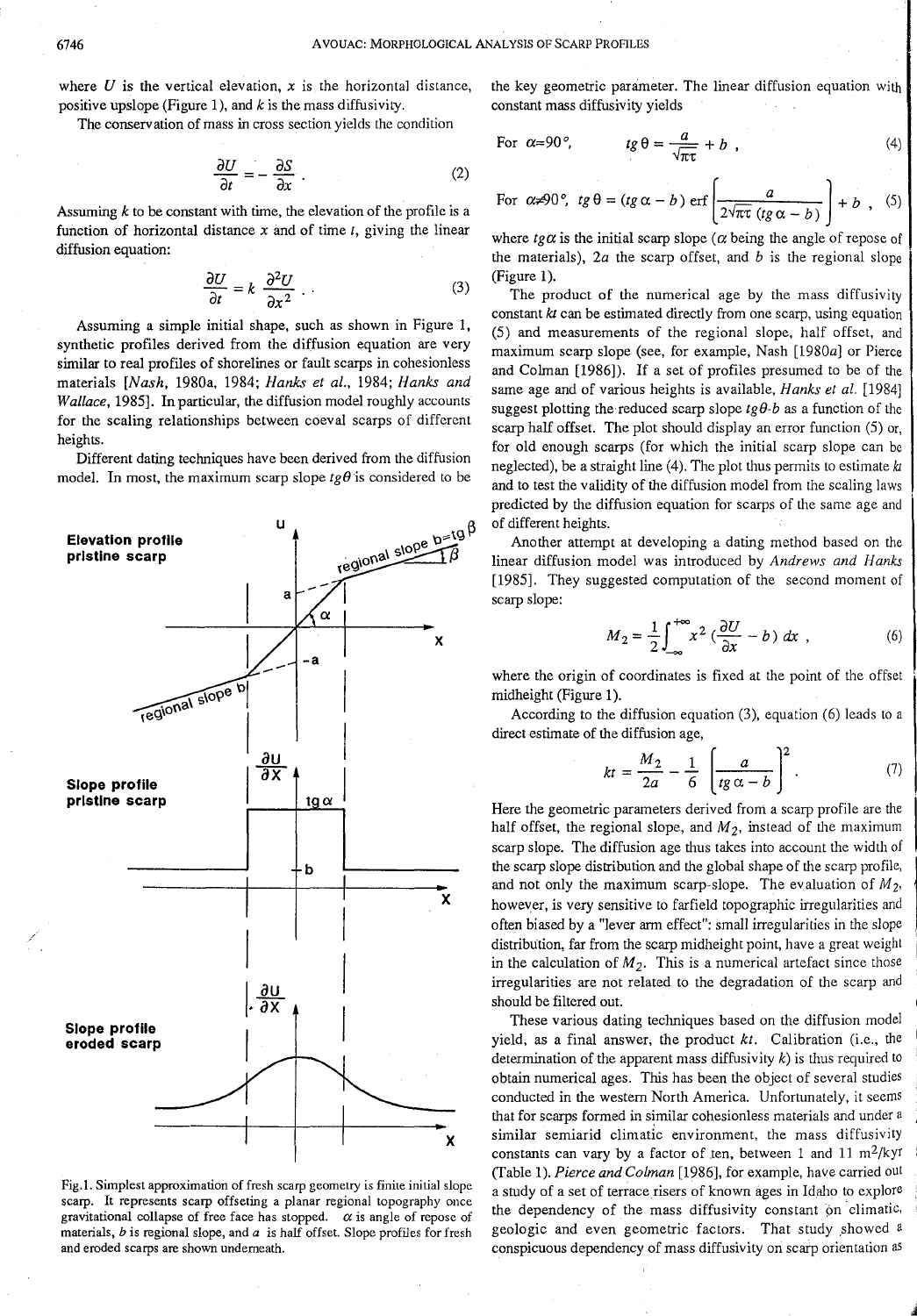| Region      | Nature of Scarp. | Scarp Height<br>m | Approximate<br>Age. kyr | Mass Diffusivity<br>$m^2$ /kyr | Reference                                              |
|-------------|------------------|-------------------|-------------------------|--------------------------------|--------------------------------------------------------|
| California  | sea cliffs       | $\approx 40$      | 100-370                 | 11                             | Hanks et al. [1984]                                    |
| Utah        | : shorelines     | $1 - 12$          | $14 - 15$               | 1.1                            | Hanks et al. [1984]                                    |
| Nevada      | shorelines       | 1-5               | $12 - 14$               | 1:1                            | Hanks and Wallace [1985]                               |
| Idaho       | terrace edges    | $2 - 5$           | 15                      | $0.3 - 1.6$                    | Pierce and Colman [1986]                               |
| Idaho       | terrace edges    | $10-15$           | 15                      | $0.7 - 5.2$                    | Pierce and Colman [1986]                               |
| Idaho       | terrace edges    | $\approx 20$      | 15                      | $1.2 - 7$                      | Pierce and Colman [1986]                               |
| Montana     | terrace edges    | $1.5 - 8$         | 7.5                     | $2 + 0.4$                      | Nash [1984]                                            |
| Gansu       | fault scarps     | $\approx 0.8$     | 2.                      | $3.3 \pm 1.7$                  | Tapponnier et al. [1990]                               |
| Dzuungaria  | terrace edges    | 5.5 12            | 10                      | $5.5 \pm 2$                    | <i>Avouac et al.</i> [this issue]                      |
| Tarim basin | terrace edges    | $2.5 - 10$        | 10                      | $3.5 \pm 1.2$                  | J.P. Avouac and G. Peltzer (submitted manuscript 1992) |

well as a clear positive correlation between apparent mass diffusivity and scarp height (see also *Colman and Watson* [1983] and *Hanks et al.* [1984]): *k* is seen to vary between 0.7 and 5.2  $m^2$ /kyr for scarps about 10-15 m high, and between 0.3 and 1.6  $m^2$ /kyr for scarps about 5 m high. It has been proposed that nondiffusive processes could account for the positive correlation of apparent mass diffusivity with scarp height. More sophisticated nonlinear diffusion models have been developed where the transport law is not simply proportional to slope *[Andrews and Hanks,* 1985; *Andrews and Bucknam,* 1987]. *Andrews and Bucknam* [1987]. for instance, introduced a cubic term in the debris transport law:

$$
S \propto \frac{\partial U}{\partial x} \left[ 1 + (\frac{\partial U}{\partial x})^2 \right] \tag{8}
$$

and derived synthetic profiles which fit real scarp profiles better than do synthetic profiles derived from the linear diffusion model.

Early expectations of dating of scarps using diffusion models have thus been mitigated by difficulties in calibrating rates of degradation and the variability of such rates. Nevertheless, it is clear that quantitative estimates of the degree of degradation of scarps formed in similar cohesionless materials, of similar heights and orientation yield easily and rapidly retrievable information on their relative ages, Compared to other models, the linear diffusion model presents the advantage of simplicity. Although it fails to model scarp degradation completely, it remains a useful means to characterize scarp morphology in term of only three parameters (half offset a; regional slope b; diffusion age *kt);* one of which, the diffusion age depends on age.

One reason why morphologic dating has not enjoyed wide success may be that the methods by which scarp degradation is estimated are quite sensitive to umecognized sources of errors. Small variations in the measurement of the regional slope, maximum scarp-slope angles or scarp height, for instance, can result in large variations of the inferred value of the diffusion age *kt [Hanks and Andrews,* 1989]. Because of gullying, of small fans deposited at the base of scarps, of trapped eolian sediments, or of other factors, a scarp profile may also display irregularities that, unless identified and corrected for, may lead to greatly erroneous diffusion ages. Large variations in diffusion ages may even result from different levelling techniques or site selections *[Mayer,* 1984].

At this stage, it seems that what morphologic dating requires most is a reliable and simple technique of evaluation of the degree of degradation of a scarp that includes a systematic test of validity and estimate of error. We noted that the plot of the scarp slope distribution, together with the scarp profile, often highlights potential problems. Such a systematic inspection of measured

profiles, arid the rejection of those whose shape departs from that predicted by the diffusion model, is efficient to reduce scatter and erroneous determination of  $kt$ . Taken together, the above remarks have led us to propose a simple analysis of scarp morphology by least squares fitting of synthetic profiles to measured profiles. In addition to being less sensitive to the various sources of error, this approach does not require inferences on the detailed physics of erosion processes that are often poorly constrained.

### EROSION *AS* A GAUSSIAN SMOOTHING

Without attempting to take into account all the physical and chemical factors that may contribute to the erosion of a scarp, we propose below a simple mathematical description of the overall process of scarp degradation. Whatever its origin, a scarp is a local offset of the regional topography. Once a regular debris slope has formed, erosion acts to smooth the discontinuity. If we regard the slope as a distribution function, a scarp can be treated as a topographical impulse that becomes subsequently attenuated by geomorphic degradation processes (Figure 2). The cross-strike width of this attenuated impulse will depend both on its height and state of degradation. If we consider only surface processes that locally conserve mass, excluding stream and eolian erosion or deposition processes, a mathematical expression can be formulated in terms of convolution. The scarp profile at time  $t$  is the result of the convolution of the scarp profile at time  $t_0$   $(t_0 < t)$  with an erosion function,  $E(x, [t_0,t])$ , which simulates the smoothing action of erosion during the time period *t-t0* . This is expressed by

$$
U(x,t) = E(x,[t_0,t]) * U(x,t_0),
$$
\n(9)

where the asterisk denotes the convolution operator.

The model is illustrated in Figure 2 where  $R(x,t)$  is the regional topography and  $S(x,t)$  the topography of the scarp. After some time, small topographic wavelengths, on the order of the scarp horizontal extent, are smoothed by erosion, whereas longer wavelengths remain almost unaffected. The evolution of the regional topography is thus negligible compared to that of the scarp. In particular a rectilinear profile (i.e. with uniform slope) is unaffected by smoothing. This corresponds to the idea that linear segments are just transport slopes.

The erosion function *E* can be determined from typical examples of scarp profiles such as rivercut terraces or fault scarps formed on nearly planar regional topography. If we approximate the initial shape of the scarp by a steplike function, the topographic profile across the scarp at  $t_0$  is described by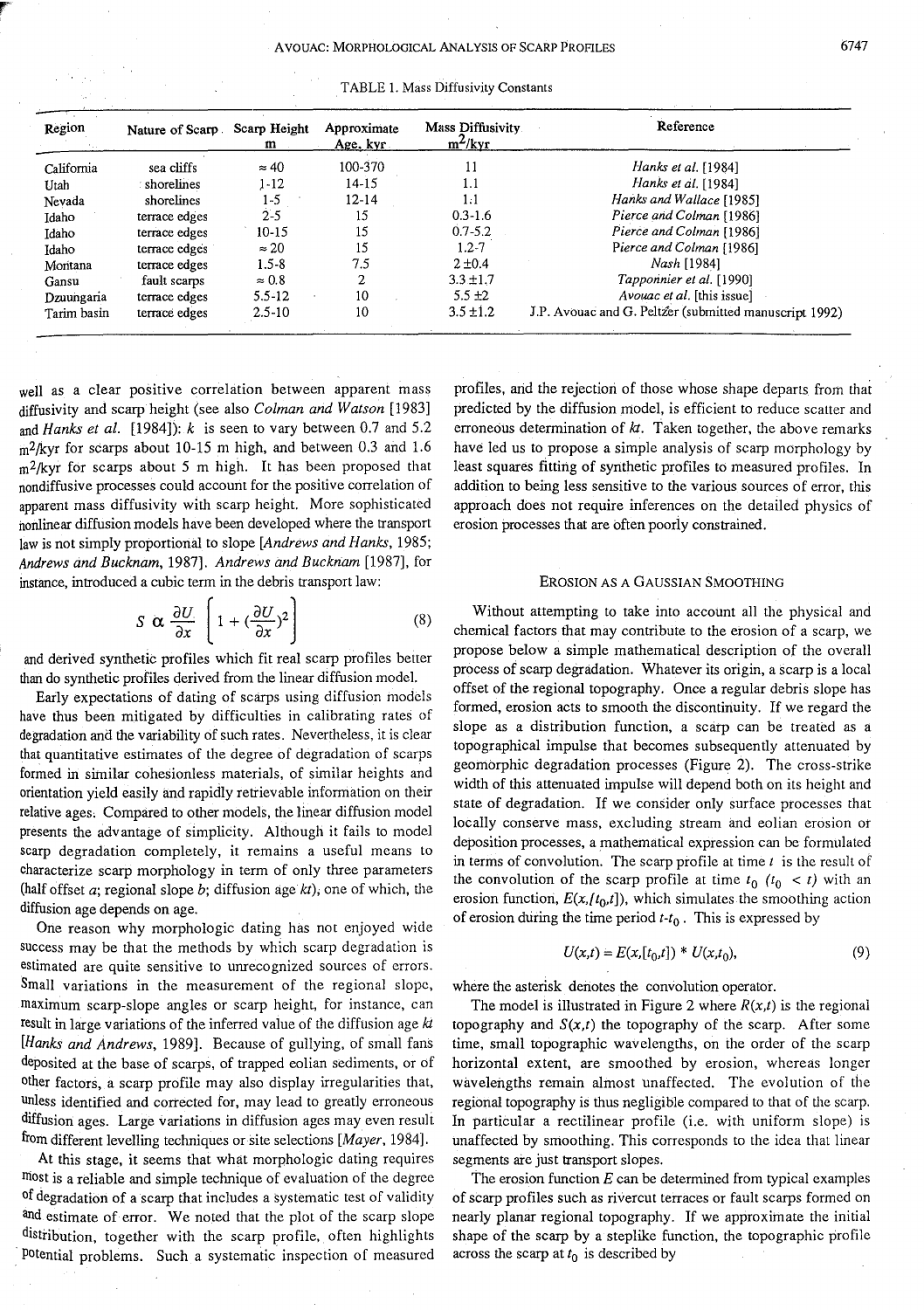/

6748 AVOUAC: MORPHOLOGICAL ANALYSIS OF SCARP PROFILES



Fig. 2. Surfacic erosional processes acting on scarp formed in cohesionless materials result in smoothing of scarp profile. Mathematically, such processes may be viewed as convolution of initial shape with an erosion function  $E$  whose width increases with age.

$$
U(x,t_0) = 2a H(x) + b x, \t(10)
$$

where  $t_0$  is the time at which the scarp has formed,  $a$  is the half scarp offset, *b* is the regional slope, and *H* denotes the Heavyside function defined by

$$
H(x) = -\frac{1}{2}, \text{ for } x < 0 \tag{11}
$$

$$
H(x) = \frac{1}{2}, \text{ for } x > 0.
$$
 (12)

According to (9), at time  $t > t_0$ , erosion will lead to a smoother scarp shape given by,

$$
U(x,t) = \{E(x,[t_0,t]) * 2a H(x)\} + b x. \tag{13}
$$

By taking the derivative of equation (13) with respect to *x,* one obtains the erosion function

$$
E(x, [t_0, t]) = \frac{1}{2a} \left( \frac{\partial U}{\partial x} - b \right).
$$
 (14)

Equation (14) permits to derive the erosion function from the measured scarp slope distribution across the scarp at time *t.* For scarps in loose fanglomerates that are post the gravity-driven collapse phase, the erosion function obtained from (14) is a good approximation of a Gaussian curve,

$$
E(x,[t_0,t]) = \frac{1}{\sqrt{2\pi\sigma^2}} e^{-\frac{x^2}{2\sigma^2}}
$$
 (15)

Figure 3 shows two examples of topographic profiles and of the corresponding slope distribution across abandoned alluvial terrace risers in the Xinjiang province, China. The first profile is from the northern Piedmont of the Tien Shan mountains, west of Urumqi [Avouac et al., this issue], and the second from the region of Hotan in southern Tarim (J.P. Avouac and G. Peltzer., Active tectonics in Southern Tarim (Xinjiarig, China): Morphologic analysis of terrace risers and cumulative fault scarps, submitted to Journal of Geophysical Research, 1992). In both cases, the scarps cut unconsolidated alluvium with a small proportion of clay and a sparse vegetation cover. In Figure 3, the crosses are measured and continuous lines are best fit synthetic profiles, assuming a Gaussian model of erosion (parameters are given in the figure captions). We noted that the Gaussian model generally holds for scarps formed in



I

**J** 

:I

|<br>|<br>|<br>|

Fig. 3. Example of two profiles across edges of abandoned river terraces. P1 (a) was measured near Jin Gou He river, west of Urumqi, in northern Xinjiang [Avouac et al., this issue]. P2  $(b)$  was measured near Hotan in southern Tarim (J.P. Avouac and G. Peltzer, submitted manuscript, 1992). Scarp slope distribution is shown above each profile. · Crosses are measured points. Continuous lines are best fitting synthetic profiles, assuming a Gaussian smoothing model of erosion.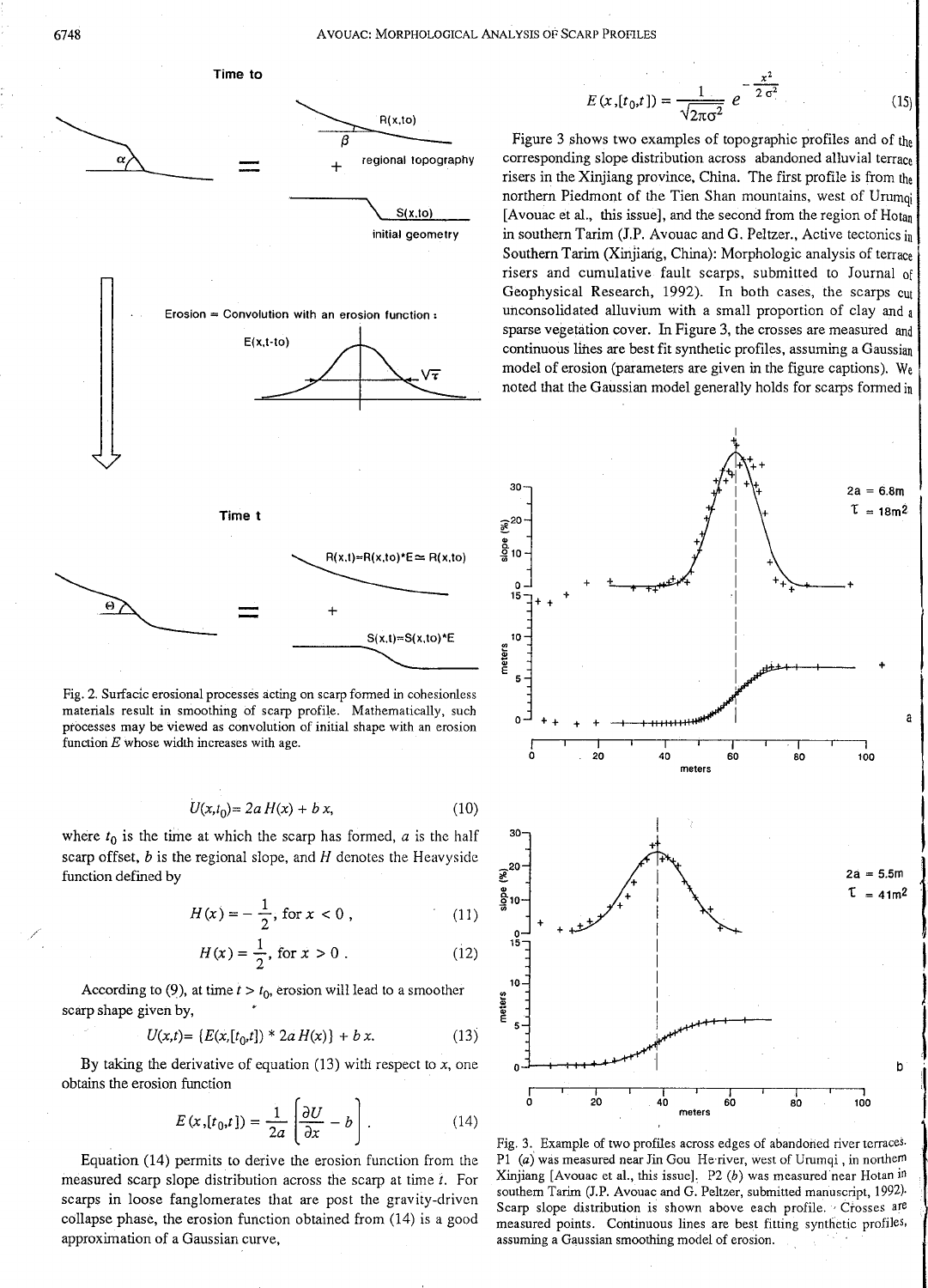a single event and less than about ten meters high. High scarps often develop a sharper curvature at the crest than at the base. This effect is visible on the 7 m-high scarp of Figure *3a,* the crest of which is sharper than that of the synthetic profile. This may be due to concentration of water runoff in small surface rills so that the curvature of the crest between rills and gullies remains sharper than predicted by the Gaussian model. Another explanation might be eolian action: if the vegetation cover is sparse, deflation removes finer elements from the crest of the scarp. This results in the formation of a stone pavement more resistant to erosion processes. By contrast, the profile of Figure  $3b$  displays a smoother basal curvature than that predicted by the Gaussian model. This is also a general pattern that may result from scarp erosion by small surface rills. Such rills tend to deposit small fans at the base of the scarp that sometimes coalesce to form a small bajada. The smoother curvature at base might also be due to trapped eolian sediments (loess) that have been cemented within scarp colluvium.

Despite these problems, for scarps less than 10 m high, the Gaussian model appears to provide an acceptable approximation to real scarp profiles. In this model the action of erosion is entirely expressed by the erosion function which, since it is a Gaussian curve, is defined by a single parameter, its variance,  $\sigma^2$ . Once the erosion function is known,  $\sigma^2$  can be considered as a geometric measure of the scarp width, that is, of its state of degradation. The diffusion age, introduced by *Andrews and Bucknam* [1987] is precisely half the variance of the erosion function as calculated from (14). Since our approach does not rely on the diffusion model, we define the degradation coefficient as  $\tau = \sigma^2/2$  with dimension of length squared. This definition refers to the erosion function and does not imply any specific method of inversion for age.

### COMPARISON OF THE GAUSSIAN EROSION MODEL WITH THE DIFFUSION MODEL

The diffusion model is in fact a Gaussian model. Assuming an initial shape  $U(x,t_0)$ , the solution of (3) can be written

$$
U(x,t) = \frac{1}{\sqrt{\pi \tau}} e^{-\frac{x^2}{4 \tau}} * U(x,t_0), \qquad (16)
$$

where  $\tau = kt$  if k is constant. If *k* depends on *t* (accounting for variation of the rate of erosion),  $\tau$  is defined by

$$
\tau = \frac{1}{T} \int_0^T k(t) \ t \ dt \ . \tag{17}
$$

It thus appears that the diffusion model implies a Gaussian erosion function. The only difference between the diffusion model and any other Gaussian model of erosion is the relation between  $\tau$ and *t* (note that Gaussian models all lead to the same set of synthetic profiles). The hypothesis of a constant mass diffusivity *k*  implies that the variance is proportional to numerical age,  $\sigma^2 = 2kt$ , Which means a linear calibration of degradation coefficient. Thus, in the diffusion model, the degradation coefficient as defined above is equal to the diffusion age. The good agreement of scarp profiles With synthetic profiles obtained by analytical solutions of the diffusion equation (3) [e.g. Hanks et al., 1984; Nash, 1984] thus corroborates our treatment of erosion as a Gaussian smoothing. However, there is no definitive indication that degradation Coefficient is proportional to numerical age, even under constant climatic conditions.

# ANALYSIS OF A SCARP PROFILE: METHOD AND UNCERTAINTIES

The degradation coefficient  $\tau$  is a pure geometric parameter which represents the degree of degradation of a scarp with respect to its initial shape, under the assumption of a Gaussian smoothing. Given that the diffusion model is a particular Gaussian model of erosion, we could potentially use any method based on the diffusion model to derive  $\tau$  from a scarp profile. Following *Nash* [1980a] or *Hanks et at.* [1984], we could either measure *a, b,* and maximum scarp-slope and compute  $\tau$  from equation (5) or use the scarp slope offset plot *[Hanks et at.,* 1984], or even compute the second moment of the slope function as<sup>\*</sup> suggested by *Andrews and Hanks* [1985]. However, since all these methods are sensitive to various sources of error and provide no way to estimate those errors, we prefer the technique of least squares fit of measured profiles to synthetic profiles, adjusting the parameters  $a, b, \alpha$ , and  $\tau$ , in order to retrieve an evaluation of the uncertainties in results.

In order to do so, we compute synthetic profiles assuming a planar regional topography, with slope  $b$ , and a single event with half offset  $a$  and initial scarp slope angle  $\alpha$ . Erosion is modelled by convolution with a Gaussian curve with variance  $2\tau$ . The analytical expression of synthetic profiles is given by

For 
$$
\alpha = 90^\circ
$$
  $U_{syn}(x,t) = a \operatorname{erf}(\frac{x}{2\sqrt{\tau}})$ , (18)

For 
$$
\alpha \neq 90^\circ
$$
  $U_{syn}(x,t) = a \left( \operatorname{erf}(\frac{x - a \operatorname{cotg}\alpha}{2\sqrt{\tau}}) \right)$   

$$
\int_{-\infty}^{\infty} x + a \operatorname{cotg}\alpha \sqrt{1 - \int_{-\infty}^{\infty} a \operatorname{cotg}\alpha} \frac{-(x - x)^2}{4\pi}
$$
 (19)

$$
+\operatorname{erf}(\frac{x+a \operatorname{cotg}\alpha}{2\sqrt{\tau}})\Bigg)+a\int_{-a \operatorname{cotg}\alpha}^{a \operatorname{cotg}\alpha} x' \operatorname{tg}\alpha \ e^{\frac{-(x-x)^2}{4\tau}} dx'.
$$

For each set of parameters  $(b, a, \tau)$  the synthetic profile  $U_{syn}$  is sampled at the data points abcisses  $(X_i)_{1 \le i \le N}$  and the standard deviation  $SD(b,a, \tau)$  between sampled synthetic points and measured points is evaluated,

$$
SD(b, a, \tau) = \left[\frac{1}{N} \sum_{i=1}^{N} (U_i - U_{syn}(X_i))^2\right]^{\frac{1}{2}}.
$$
 (20)

where  $(X_i, U_i)$  are measurements.

This function generally passes through a well defined minimum which defines the best fitting synthetic profile. The outcome of the analysis is then a set of three parameters, the regional slope *b* , the half offset,  $a$ , and the degradation coefficient,  $\tau_{\text{min}}$ . This procedure contains a bias due to the spacing and density of the measurements, because the standard deviation depends on the sampling, and on the length of the profile. For example, the standard deviation computed for a given synthetic profile can be artificially improved if more points are levelled far from the scarp itself, where the topography is almost planar. A nonuniform sampling gives more weight to the features such as a smooth curvature at the base of the scarp due to deposition of small alluvial fans.

The standard deviation can be modified through the use of a weight function. Each data point  $(X_i, U_i)$  is given a weight  $F_i$  so that

$$
SD(b, a, \tau) = \left[ \frac{1}{N} \sum_{i=1}^{N} F_i \left( U_i - U_{syn}(X_i) \right)^2 \right]^{\frac{1}{2}}, \quad (21)
$$

where weights are normalized according to

$$
\sum_{i=1}^{N} F_i = 1.
$$
 (22)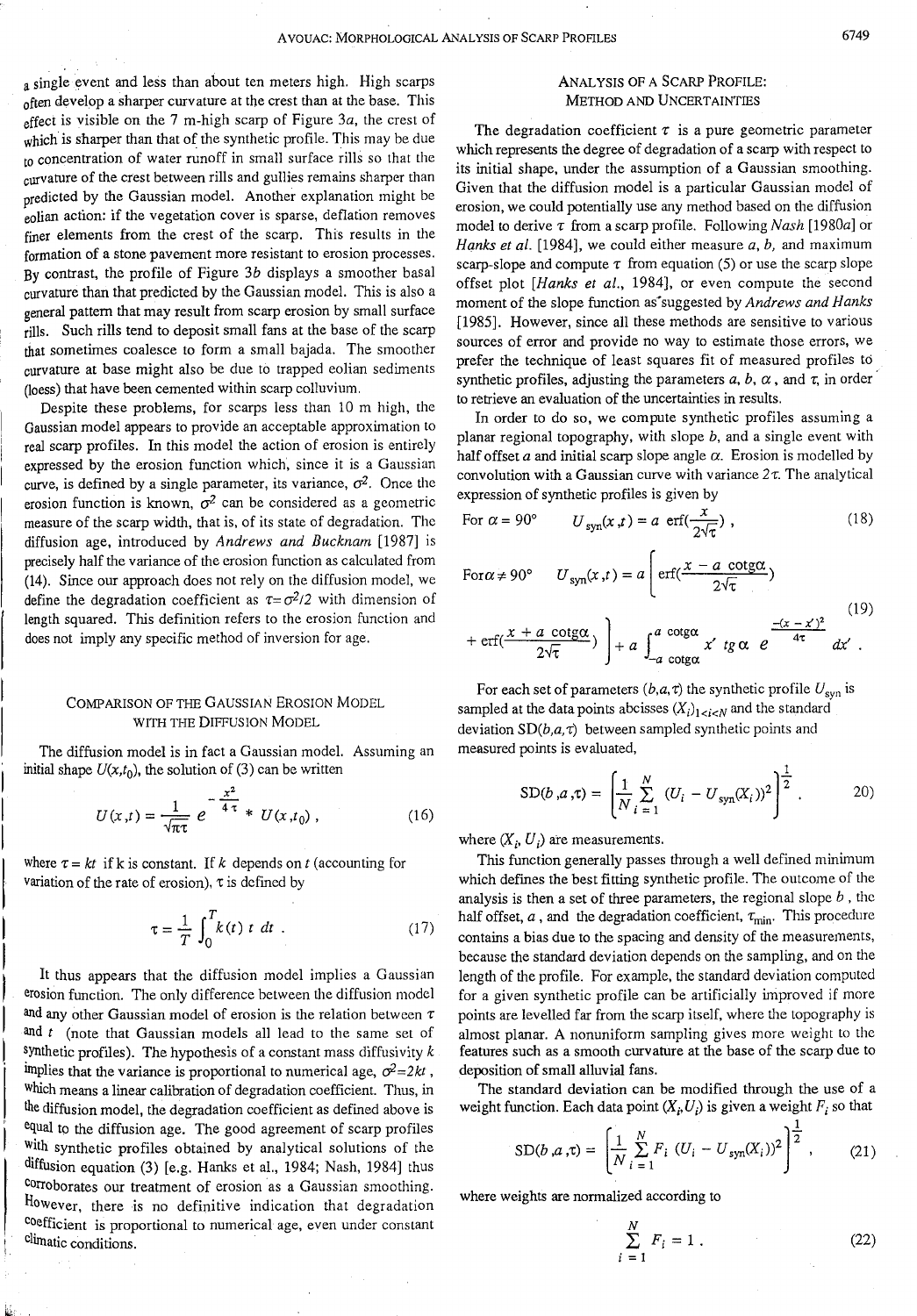The weight function  $F_i$  allows separate analysis of crestal and basal curvatures; for example, for the analysis of the crestal curvature, points defining the base are given a zero weight. Moreover, artifacts arising from the contribution of irregularities whose origin is identified (such as small drainage patterns and animal paths) may be reduced. By weighting according to the sampling interval, a nonuniform sampling may be made equivalent to a uniform one using the weight function,

$$
F_i = \frac{x_{i-1} - x_i}{x_N - x_1} \tag{23}
$$

Whenever possible, the standard deviation corresponding to a uniform sampling should be used, unless certain field observations indicate that all parts of the profile are not equally significant. However, whatever weight function is used, the standard deviation does not measure objectively the quality of the fit of the synthetic profile to the measured points. A very small standard deviation, relative to the height of the profile, or to the amplitude of the topographic irregularities, does not necessarily mean that the best fitting model is well constrained. We can better evaluate the quality of the constraints provided by the data on the scarp parameters is better evaluated, by computing the standard deviation for a wide range of parameters  $(b, a, \tau)$ . These parameters are all the better constrained around their optimum values since the standard deviation is more sensitive to small variations of  $(b, a, \tau)$ .

For illustration, the approach is now applied to the analysis of profile of Figure 3a and the various parametersare varied independently to show their effect on the results. All measurements were performed with a high precision digital theodolite distance meter (for details on the instrument and levelling procedures, see *Peltzer et a/.,* [1988]). Uncertainties are mainly due to the roughness of the topographic surface. We have assumed an angle of repose of 32°±4°, which is a standard value for sandy to cobbly loose alluvium. The regional slope is almost horizontal and the scarp is 6.8 m high. The minimum standard deviation,  $SD_{min}$ , is obtained for the profile shown by a continuous line in Figure  $3a$  and is defined by  $b = 0\%$ ,  $a = 3.4$  m,  $\tau_{min} = 17.8$  m<sup>2</sup>. For profiles across scarps formed in sandy to cobbly alluvium it appears that the minimum standard deviation is generally of the order of 10 em. This value may be considered as representative of the typical misfits between synthetic profiles and data. The misfits mostly come from the roughness of the topographic surface and from the inadequation of the Gaussian model or of the idealized initial shape, rather than from measurement errors. The latter factors are the source of systematic misfits (for example, in case of different far-field slopes upslope and downslope of the scarp or of asymmetric basal and crestal curvatures) so that a standard least squares inversion, which assumes normally distributed misfits, would provide unrealistic uncertainties on the model parameters. We define confidence intervals on the model parameters, particularly on the *degradation coefficient, t*, which is the parameter of interest, can be defined by considering all the model parameters that yield synthetic profiles that fit the data with standard deviations within about 5cm of  $SD_{min}$ ( SD< SD<sub>min</sub>+5cm) (Figure 4). Such a confidence interval on  $\tau$  is independant of the distribution and number of measured points. It can be estimated from the plot in Figure 4, where the standard deviation is plotted versus 't . The solid line corresponds to *b* and *a*  fixed at their optimum values and an initial scarp slope angle of 32°. It is therefore a cross-section of the surface  $SD(b, a, \tau)$ , at  $a=a_{\text{min}}$ and  $b=b_{\min}$ . It passes through a well-defined minimum. Ignoring the uncertainties on the initial scarp slope angle, on the of the half



Fig. 4. Mean square value (standard deviation) of vertical misfits between synthetic profiles and levelled points (18), plotted as a function of degradation coefficient  $\tau$  for  $a$  and  $b$  fixed at their optimum values (solid line). Dashed line shows minimum standard deviation obtained by adjusting *a* and *b* and by varying the initial scarp slope angle between 28° and 36°. Confidence intervals on  $\tau$  ( $\Delta \tau_1$ ,  $\Delta \tau_2$ ) the obtained by considering all synthetic profiles that fit data with standard deviation within 5 cm  $(\Delta U)$ of SD<sub>min</sub>.

·offset and on the regional slope, the following confidence interval on  $\tau$  is derived: 13.2 m<sup>2</sup> <  $\tau_{min}$  = 18 m<sup>2</sup> < 22.5 m<sup>2</sup>. The dashed line in Figure 4 shows the minimum standard deviation that is obtained for each value of the degradation coefficient by varying simultaneously the regional slope and the half offset, for initial scarp slope angles between 28° and 36°. The confidence interval on  $\tau$ increases to 11.3 m<sup>2</sup> <  $\tau_{\text{min}}$  = 18 m<sup>2</sup> < 25 m<sup>2</sup>. The profile in this example is long enough so that the regional slope and half offset are tightly constrained. As a result, the optimum degradation coefficient  $\tau_{\min}$  is well defined, and its confidence interval is little affected by ignoring uncertainties on *a* and *b.* Although it is not straightforward to assign a statistical meaning to the confidence interval, it provides an objective and quantitative evaluation of the precision with which the degradation coefficient is determined. The uncertainty on  $\tau_{\text{min}}$  might better be assessed by comparing values obtained from different profiles levelled across the same scarp or different similarly oriented scarps otherwise known to be the same age.

Different values of the initial scarp slope angle, that span the whole range of values observed for fanglomerates (20°-40°) have been tested (Figure 5*a*). An increase in  $\alpha$  results in a shift of the curve towards older degradation coefficients, but the minimum value of the standard deviation appears to be unaffected by changes in  $\alpha$  (Figure 5*b*). Thus, minimization of the standard deviation does not put any constraint on the 'initial scarp slope angle, which must be determined independently ( $\alpha$  can be easily measured in the field). The error  $\Delta \tau_{\text{min}}$  on  $\tau_{\text{min}}$  resulting from an error  $\Delta \alpha$ , does not vary with the age of the scarp. Hence, for old enough scarps the effect of an error in initial scarp slope angle is negligible. In the example of Figure 5 where  $\tau/a^2 \approx 1$ , a 5° uncertainty on  $\alpha$  results in a 20% relative uncertainty on the degradation coefficient. ·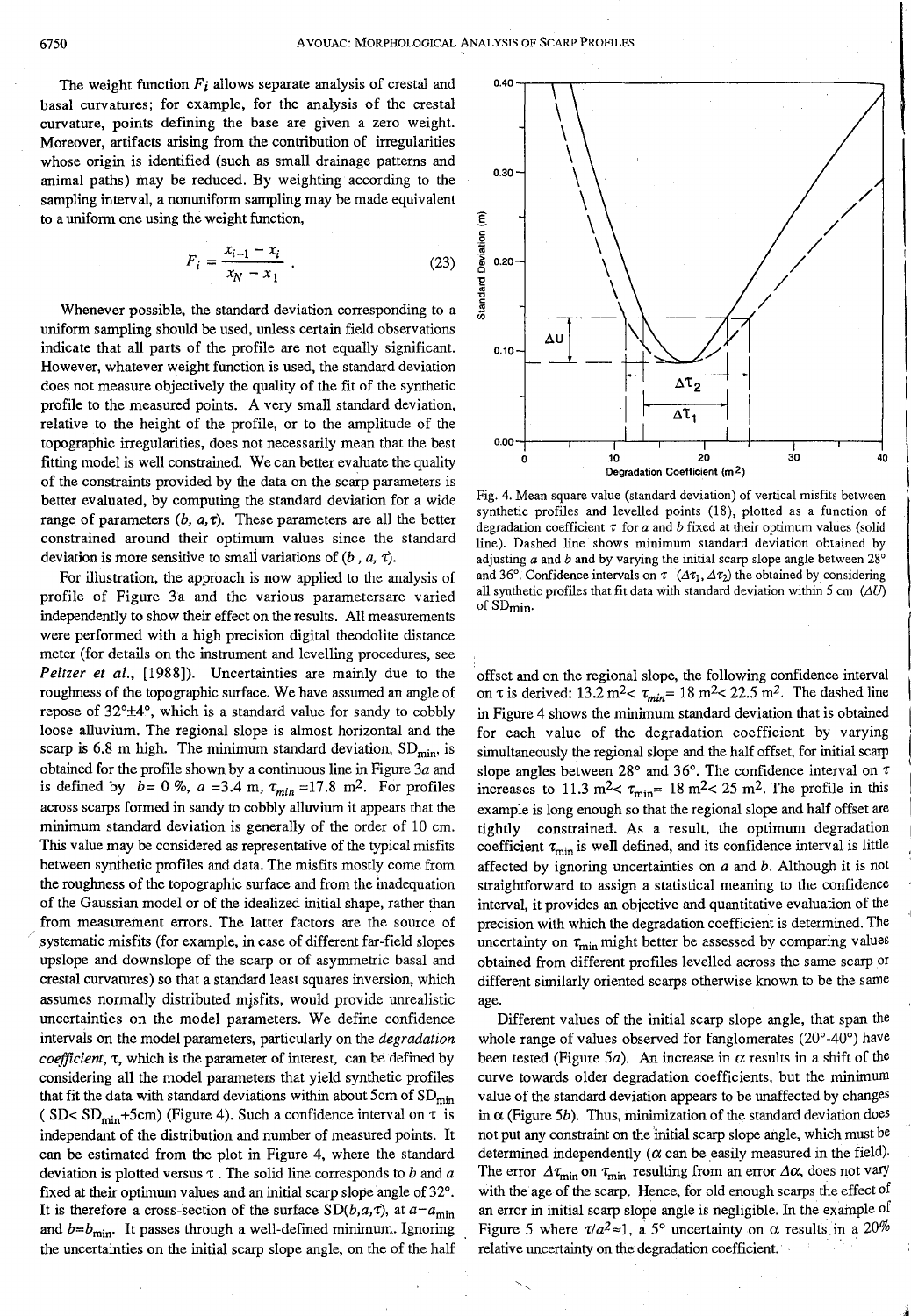

Fig. 5. Sensitivity of degradation coefficient  $\tau$  to initial scarp slope angle  $\alpha$ . (a) Standard deviation plotted versus degradation coefficient assuming different values of initial scarp slope. (b) Plot of optimum degradation coefficient as a function of initial scarp slope.

Hanks and Andrews [1989] pointed out the great sensitivity of the estimation of the degree of degradation of a scarp to small errors in the regional slope. In order to quantify this sensitivity, we have compared results of different analyses for fixed values of the regional slope angle between -2° and 2°. Setting the regional slope to a value different from its optimum,  $b_{\text{min}}$ , shifts the minimum standard deviation away thus defining a degradation coefficient different from that corresponding to  $b_{\text{min}}$  (Figure 6a). Were the regional slope not considered as a free parameter and set to an arbitrary value, an erroneous degradation coefficient might therefore be derived. In the example shown in Figure 6 (which also corresponds to the anaysis of the profile in Figure  $3a$ ), a correct



Fig. 6. Sensitivity of degradation coefficient  $\tau$  to regional slope angle  $\beta$ . (a) Standard deviation plotted versus degradation coefficient for different regional slopes. (b) Plot of minimum standard deviation as a function of regional slope angle. (c) Plot of optimum degradation coefficient versus regional slope angle.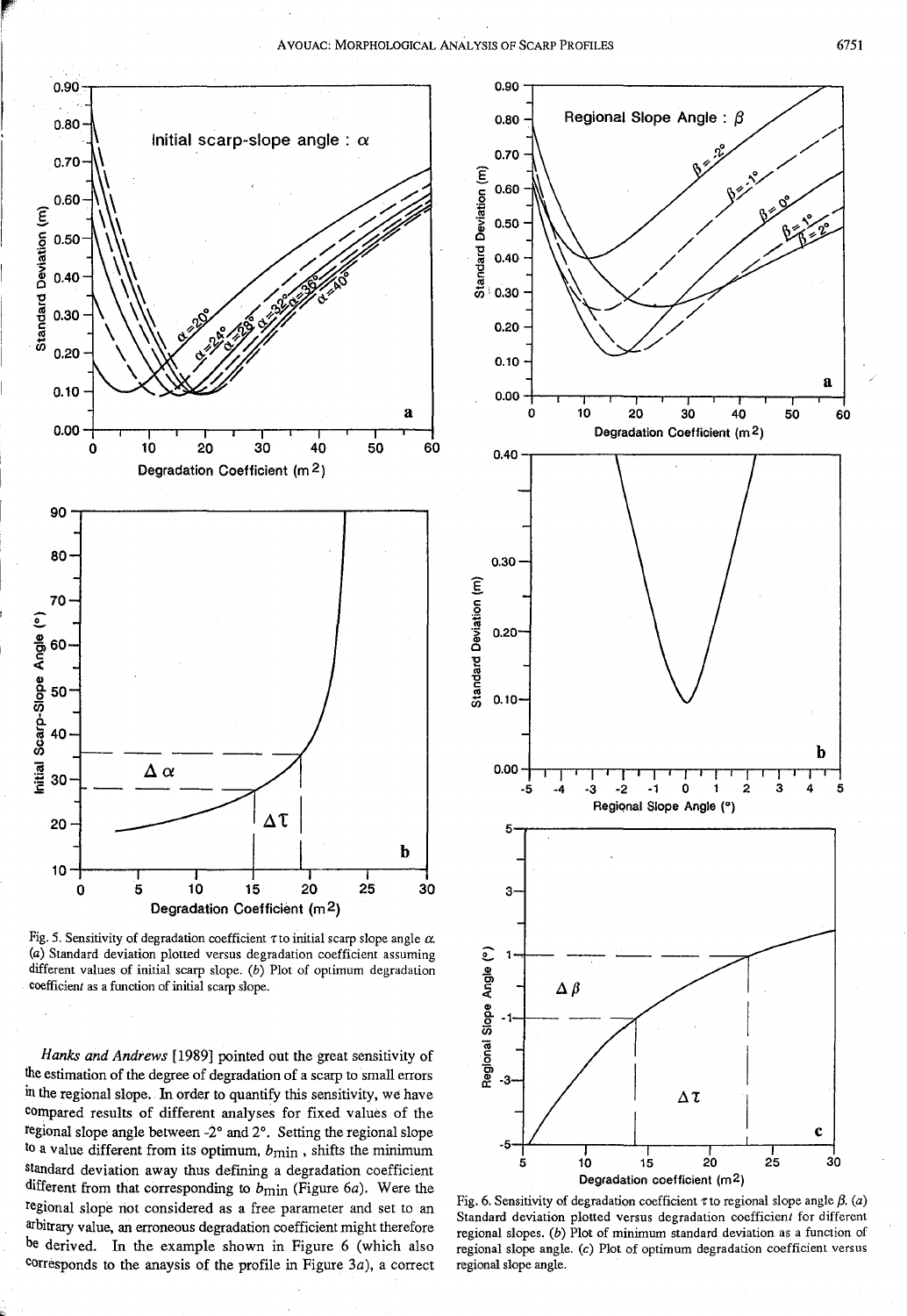adjustment of synthetic profiles constrains the regional slope angle  $\beta$ ( $\beta$  =arctang b) to be within less than 1° if the variation of the standard deviation *SD(b,a,t)* is set not to exceed 5 cm (Figure 6b). Had the profile been much shorter, equally good standard deviations could have been obtained for different values of the regional slope yielding a poorly constrained optimum degradation coefficient. Figure 6c in which the optimum degradation coefficient is plotted against regional slope, shows that for the profile considered here, a 1° uncertainty on the regional slope results in a 25% uncertainty on the degradation coefficient.

Thus it appears that morphologic analysis of a scarp requires long profiles in order to tightly constrain the regional slope and a high density of measured points at the location of the main curvatures since they define the scarp's "width" from which the variance of the Gaussian erosion smoothing hence the degradation coefficient is deduced.

# COMPARISON WITH THE REDUCED SCARP SLOPE VERSUS OFFSET PLOT METHOD

In this section, we compare morphologic dating based on the method presented above with that of *Hanks et al.* [1984] based on the plot of the reduced scarp slope as a function of scarp half offset. The data set in Table 2 consists of 18 profiles across abandoned terrace risers from the northern piedmont of the Western Kunlun mountains east of the oasis of Rotan (same site as profile in Figure 3b). These terraces lie along valley that are cut at a high angle by normal faults. The repeated entrenchment of the streams in the uplifted footwalls has produced successive terrace deposition and abandonment. The profiles were levelled along different valleys, so that the relative ages of the intermediate terrace risers from one valley to the next is difficult to assess. There is evidence however, that the risers all formed during the Holocene period, the uppermost terrace probably being of early Holocene age (J.P. Avouac and G. Peltzer, submitted manuscript, 1992) After close inspection only six profiles out of 18 were kept for a quantitative morphologic analysis by best fitting to synthetic profiles. Profiles were rejected mostly because of loess deposition at the base of the scarps. All the profiles selected could be fitted with synthetic profiles with minimum standard deviations between 6 and 15 em . The clustering of the degradation coefficients obtained, with a mean value of

 $33 \pm 4$  m<sup>2</sup> (Table 3), supports the inference that the terrace risers have roughly the same age. In Figure 7 we have plotted the reduced scarp slope of all profiles listed in Table 2, as a function of the half offset. Also shown by dashed lines are the erf functions corresponding to degradation coefficients of 10, 20, 30, 40 and 50 m<sup>2</sup> (Figure 7). If all the terrace edges had formed If all the terrace edges had formed contemporaneously all points should fit with an erf function (5). The scatter of the eighteen profiles on the reduced scarp slope versus offset plot spans the entire range between the error functions corresponding to degradation coefficient of 10 to 70 m<sup>2</sup>. lndiscriminantly plotting these profiles thus does not allow the conclusion that the scarps are, even roughly, coeval. If we only consider the six profiles that lend themselves to individual quantitative analysis by best fitting to synthetic profiles (stars in Figure 7), all but one (profile P4) are close to the erf-function corresponding to a degradation coefficient of 30m2. Even with this outlying profile the shapes of all the scarps are consistent with a degradation coefficient of  $30\pm10$  m<sup>2</sup>, and thus likely to be coeval within the uncertainty that characterizes satisfactorily constrained degradation coefficients (5 to  $10 \text{ m}^2$ ).

### **CALIBRATION**

Using the method presented here, it has been possible to calibrate the mass diffusivity at a few sites. At the site near Rotan in southwestern Tarim basin, where the climate is arid, for scarps 4-8 m high, west or SE facing, in unconsolidated fanglomerates, we determined a mass diffusivity of  $3.5 \pm 1.2$  m<sup>2</sup>/kyr (J.P. Avouac and G. Peltzer, submitted manuscript, 1992). In the northern piedmont of the Dzoungarian Tien Shan, west of Urumqi, where the climate is semiarid, for scarps formed in loose fanglomerates, 5-12 m high west or east facing, we estimated a mass diffusivity of  $5.5 \pm 2$ m2fkyr *[Avouac et a!.,* this issue]. These first two estimates are based on the simple morphologic assumption that the last large regional alluvial discharge occurred near the onset of the Holocene period, 10 ±2 kyr ago. The three values we found for *k* in three regions of northwestern China are in fair agreement with those obtained for similar scarps under semi arid climates in the western United States *[Colman and Watson,* 1983; *Hanks et a!.,* 1984; *Pierce and Colman,* 1986; *Hanks and Wallace,* 1985].

| Profile         | Offset, m | Scarp Slope, % | Regional Slope, % | Scarp Slope, % | Scarp Facing |
|-----------------|-----------|----------------|-------------------|----------------|--------------|
| P1              | 4.35      | 23             | 0                 | 23             | SE           |
| P2              | 4.6       | 24             |                   | 24             | <b>SE</b>    |
| P3              | 5.5       | 27             |                   | 27             | SE           |
| P4              | 5.3       | 34             | 2.5               | 31.5           | E            |
| P5              | 7.75      | 36             | 0                 | 36             | W            |
| P6              | 7.8       | 37             |                   | 37             | W            |
| P7              | 2.6       | 21             |                   | 21             | W            |
| P8              | 2.8       | 20             |                   | 20             | w            |
| P9              | 2.9       | 22             |                   | 22             | W            |
| P10             | 4.05      | 18.5           |                   | 18.5           | W            |
| P <sub>11</sub> | 5.5       | 25.5           |                   | 25.5           | W            |
| P <sub>12</sub> | 5.65      | 25.5           |                   | 25.5           | w            |
| P <sub>13</sub> | 6.3       | 34.5           |                   | 34.5           | $\cdot w$    |
| P14             | 6.7       | 34             |                   | 33             | W            |
| P <sub>15</sub> | 7.        | 36             |                   | 25             | W            |
| P <sub>17</sub> | 8.3       | $\sqrt{35}$    |                   | 34             | W            |
| P <sub>18</sub> | 10.2      | 36             |                   | 36             | W            |

TABLE 2. Profiles Across Early Holocene Terrace Edges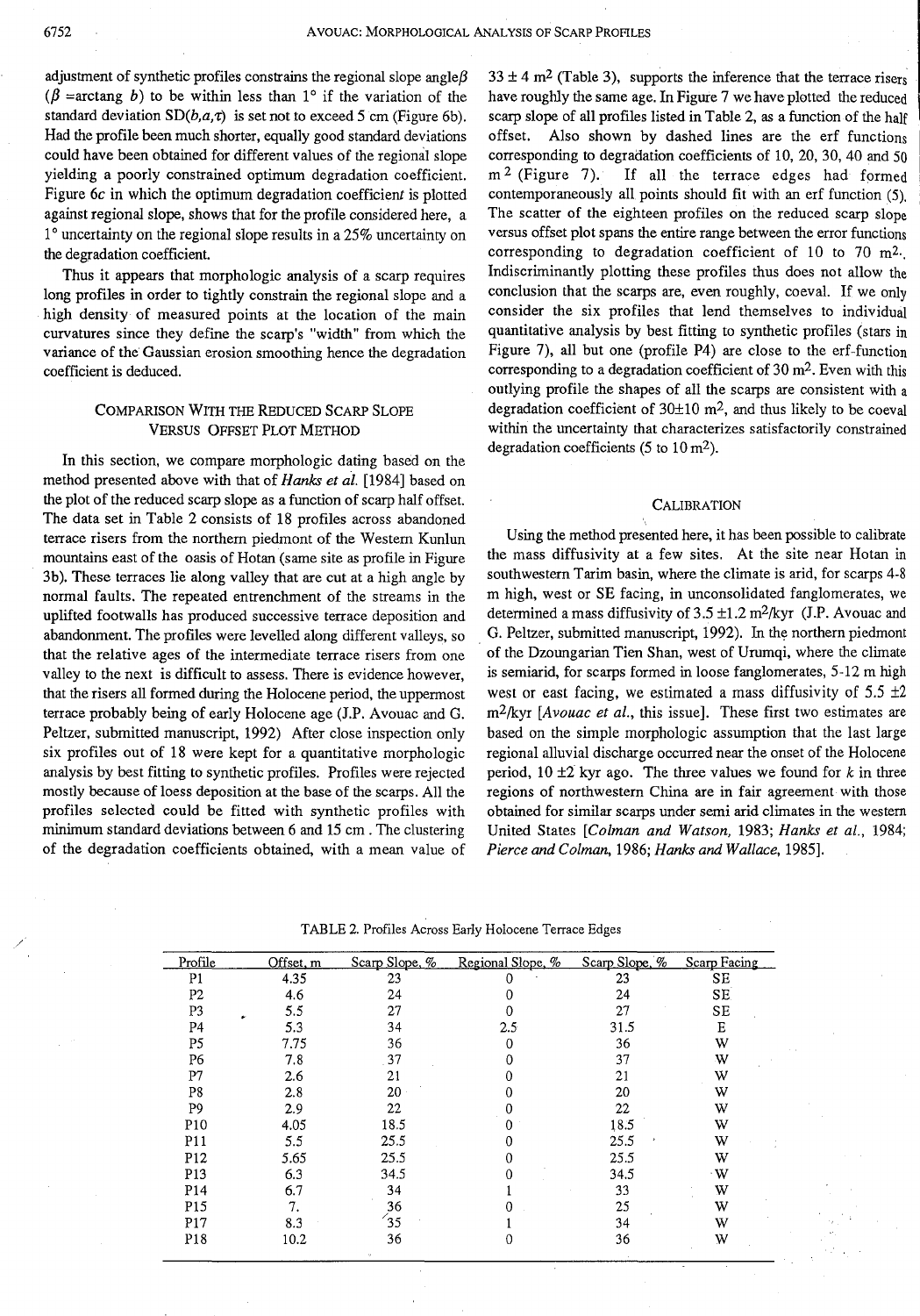AVOUAC: MORPHOLOGICAL ANALYSIS OF SCARP PROFILES

TABLE 3. Morphologic Analysis of Terrace Edges

|      |                   |      | Degradation, $m^2$            |
|------|-------------------|------|-------------------------------|
| 4.35 |                   | 10.7 | 18 < 28 < 38                  |
| 4.6  | ٠.                | 4.6  | 23 < 29 < 37                  |
| 5.5  |                   | 6.0  | 33 < 41 < 49                  |
| 5.3  | 2.5               | 8.9  | 22 < 32 < 42                  |
| 7.75 |                   | 13   | 28 < 34 < 40                  |
| 7.8  |                   | 14.5 | 26 < 33 < 39                  |
|      | Profile Offset, m |      | Reg. Slope, $%$ Std. Dev., cm |



Fig. 7. Reduced scarp slope (tan $\alpha$ -b) plotted as a function of offset for 18 abandoned terrace risers of early Holocene age [Avouac et al., this issue]. Data are from Table 2. Stars indicate profiles that were analyzed individually by best fitting adjustement to synthetic profiles (parameters and results listed in Table 3). Numbers indicate degradation coefficients obtained from these analyses. Dashed lines are erf functions corresponding to degradation coefficients of 10, 20, 30, 40, and  $50 \text{ m}^2$ .

### **CUMULATIVE OR MULTIPLE FAULT SCARPS**

In the previous sections, we have considered scarps formed during a single event on an assumed planar slope. This generally applies to risers seperating alluvial terraces. By contrast, most fault scarps are the result of repeated earthquakes or multiple ruptures and in general the most recent scarp does not cut a region of uniform slope. Theoretically, our method of least squares fitting with synthetic profiles should allow analysis of such compound and multiple scarps. It is easy to compute synthetic profiles resulting from the superposition of several elementary scarps with different degradation coefficients, heights and positions on a planar regional topography. In practice, however, such analyses rarely yield a unique solution, and the quality of the fit is, in general, little improved by performing the analysis assuming one or several events [e.g., Mayer, 1984]. If for example a scarp is analyzed as the result of two ruptures, synthetic profiles are defined by eightr Parameters (the regional slope, the height, the position  $x$ , and degradation coefficient of each event). Unless additional constraints such as the position or offset of the youngest event can be inferred by field observation, there is, in general, no unique solution and equally good fits for a wide range of solutions may be obtained. We have performed a two-rupture analysis of 10 profiles across a thrust fault scarp near the city of Gaotai (Gansu Province, China) which probably rupured last during the  $M \sim 7.5$ , 180 A.D. Luo To Chen earthquake [Tapponnier et al., 1990] and for which field evidence showed that the total offset resulted from two earthquakes. The profiles also revealed along strike changes of the scarp geometry which could not be accounted for by a single-event analysis. For all profiles, the two-events analysis singled out a wellconstrained recent event ( $a \approx 0.8$  m,  $\tau = 6 \pm 3$  m<sup>2</sup>; Table 2 of Tapponnier et al. [1990]), most likely the trace of the 180 A.D. earthquake. The identification of the the scarp of that old, wellrecorded earthquake permitted calibration of the mass diffusivity constant in that part of the Gansu province  $(k=3.3\pm 1.7 \text{ m}^2/\text{kyr})$ , a value close to that determined in the southwestern Tarim.

### **CONCLUSION**

Morphologic dating of scarp-like landforms requires a procedure to estimate the degree of degradation of a scarp with reference to a simple model of scarp smoothing by erosion, and calibration. We propose to estimate the degree of degradation of a scarp by measuring long profiles across the same scarp, inspecting all profiles individually (in particular their scarp-slope distribution plots), and least-squares fitting the selected profiles to synthetic profiles generated with a Gaussian smoothing model of erosion. This approach yields a degradation coefficient  $\tau$  with a confidence interval that asseses quantitatively the measurement uncertainties and the effect of ill-constrained parameters. This method differs from previous methods based on the diffusion model of scarp degradation in the following ways. First, it contains a test of feasability. A profile whose slope distribution plot is too far from synthetic slope profiles will be rejected from the data set unless the misfit can explained and corrected for. Second, an estimate of the state of degradation of a profile from best fitting adjustement to synthetic profiles allows quantification of uncertainties. The uncertainty on the regional slope appears to be the main source of uncertainty in the determination of the degradation coefficient so that long profiles are required for well constrained analyses. Another source of error, that cannot be adressed in the two-dimensional approach presented here, results from the fact that the shape of real scarps are often modified by three dimensional morphological processes (rills or gullies, small fans at base, loess deposits, lateral stream incision, etc.). It is thus important to eliminate such effects by careful site selection and by levelling several parallel profiles across the same scarp. The consistency between independent analyses of different profiles across the same scarp provides an ultimate test that the modelling is valid. We suspect that with systematic application of this technique, as well as with screening of earlier data, and in spite of the problems so far encountered, morphologic analysis and dating can be a cheap rapid and efficient tool for neotectonics studies, particularly for scarps younger that  $\approx$  20 ka formed in loosly consolidated alluvium.

Acknowledgments. I am grateful to Paul Tapponnier, Gilles Peltzer, and Yves Gaudemer who critically read the manuscript, and I thank Bertrand Meyer and Rolando Armijo for numerous discussions. Geoff King, Ross Stein and Albert Tarantola also provided helpful comments. This is IPGP contribution 1244.